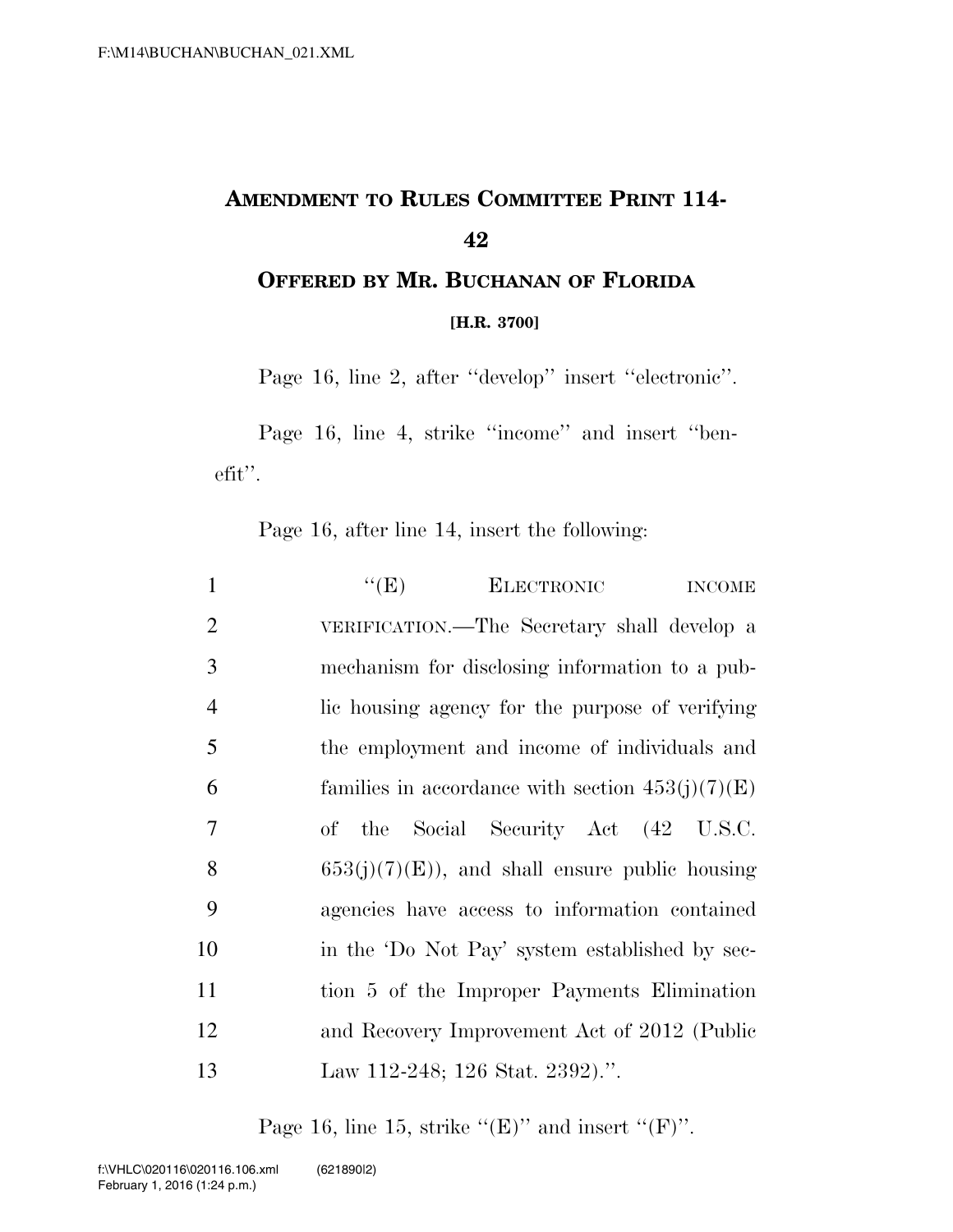Page 34, line 14, strike the closing quotation marks and the last period.

Page 34, after line 14, insert the following:

1  $((7)$  VERIFYING INCOME.

 $\frac{1}{2}$  (A) Beginning in fiscal year 2018, the Secretary shall require public housing agencies to require each applicant for, or recipient of, benefits under this Act to provide authorization by the applicant or recipient (or by any other person whose income or resources are material to the determination of the eligibility of the ap- plicant or recipient for such benefits) for the public housing agency to obtain (subject to the cost reimbursement requirements of section 1115(a) of the Right to Financial Privacy Act) from any financial institution (within the mean-14 ing of section  $1101(1)$  of such Act) any finan- cial record (within the meaning of section 1101(2) of such Act) held by the institution with respect to the applicant or recipient (or any such other person) whenever the public housing agency determines the record is needed in connection with a determination with respect to such eligibility or the amount of such bene-fits.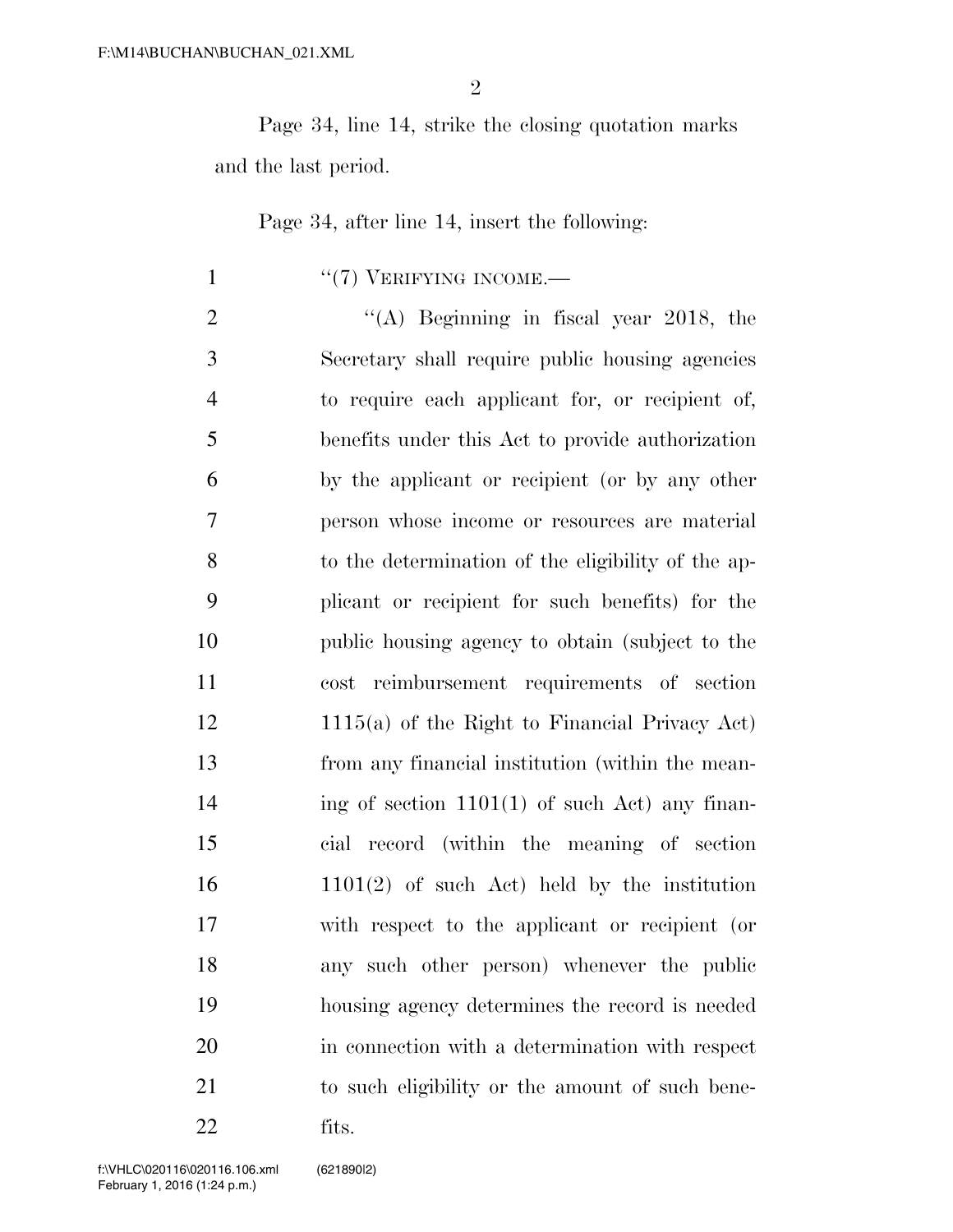| $\mathbf{1}$   | "(B) Notwithstanding section $1104(a)(1)$           |
|----------------|-----------------------------------------------------|
| $\overline{2}$ | of the Right to Financial Privacy Act, an au-       |
| 3              | thorization provided by an applicant or recipi-     |
| $\overline{4}$ | ent (or any other person whose income or re-        |
| 5              | sources are material to the determination of the    |
| 6              | eligibility of the applicant or recipient) pursuant |
| $\overline{7}$ | to subparagraph $(A)$ of this paragraph shall re-   |
| 8              | main effective until the earliest of—               |
| 9              | "(i) the rendering of a final adverse               |
| 10             | decision on the applicant's application for         |
| 11             | eligibility for benefits under this Act;            |
| 12             | "(ii) the cessation of the recipient's              |
| 13             | eligibility for benefits under this Act; or         |
| 14             | "(iii) the express revocation by the ap-            |
| 15             | plicant or recipient (or such other person          |
| 16             | referred to in subparagraph $(A)$ of the au-        |
| 17             | thorization, in a written notification to the       |
| 18             | Secretary.                                          |
| 19             | $\lq\lq$ (C)(i) An authorization obtained by the    |
| 20             | public housing agency pursuant to this para-        |
| 21             | graph shall be considered to meet the require-      |
| 22             | ments of the Right to Financial Privacy Act for     |
| 23             | purposes of section $1103(a)$ of such Act, and      |
| 24             | need not be furnished to the financial institu-     |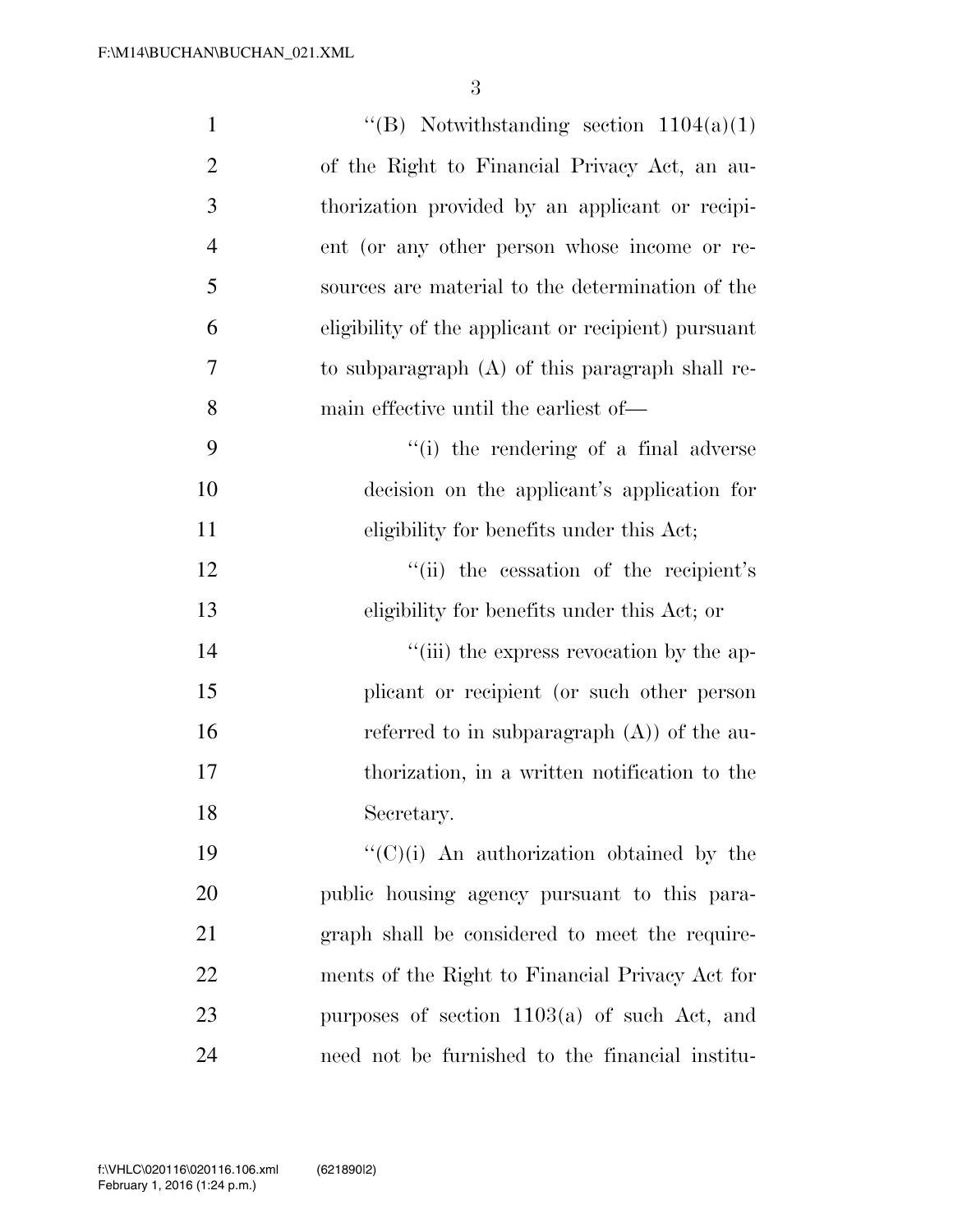tion, notwithstanding section 1104(a) of such Act.

 $\gamma$  (ii) The certification requirements of sec- tion 1103(b) of the Right to Financial Privacy Act shall not apply to requests by the public housing agency pursuant to an authorization provided under this clause.

8 ''(iii) A request by the public housing agency pursuant to an authorization provided under this clause is deemed to meet the require-11 ments of section  $1104(a)(3)$  of the Right to Fi- nancial Privacy Act and the flush language of section 1102 of such Act.

 $''(iv)$  The public housing agency shall in- form any person who provides authorization pursuant to this paragraph of the duration and scope of the authorization.

18 "(D) If an applicant for, or recipient of, benefits under this Act (or any such other per- son referred to in subparagraph (A)) refuses to provide, or revokes, any authorization made by 22 the applicant or recipient for the public housing agency to obtain from any financial institution any financial record, the public housing agency may, on that basis, determine that the appli-